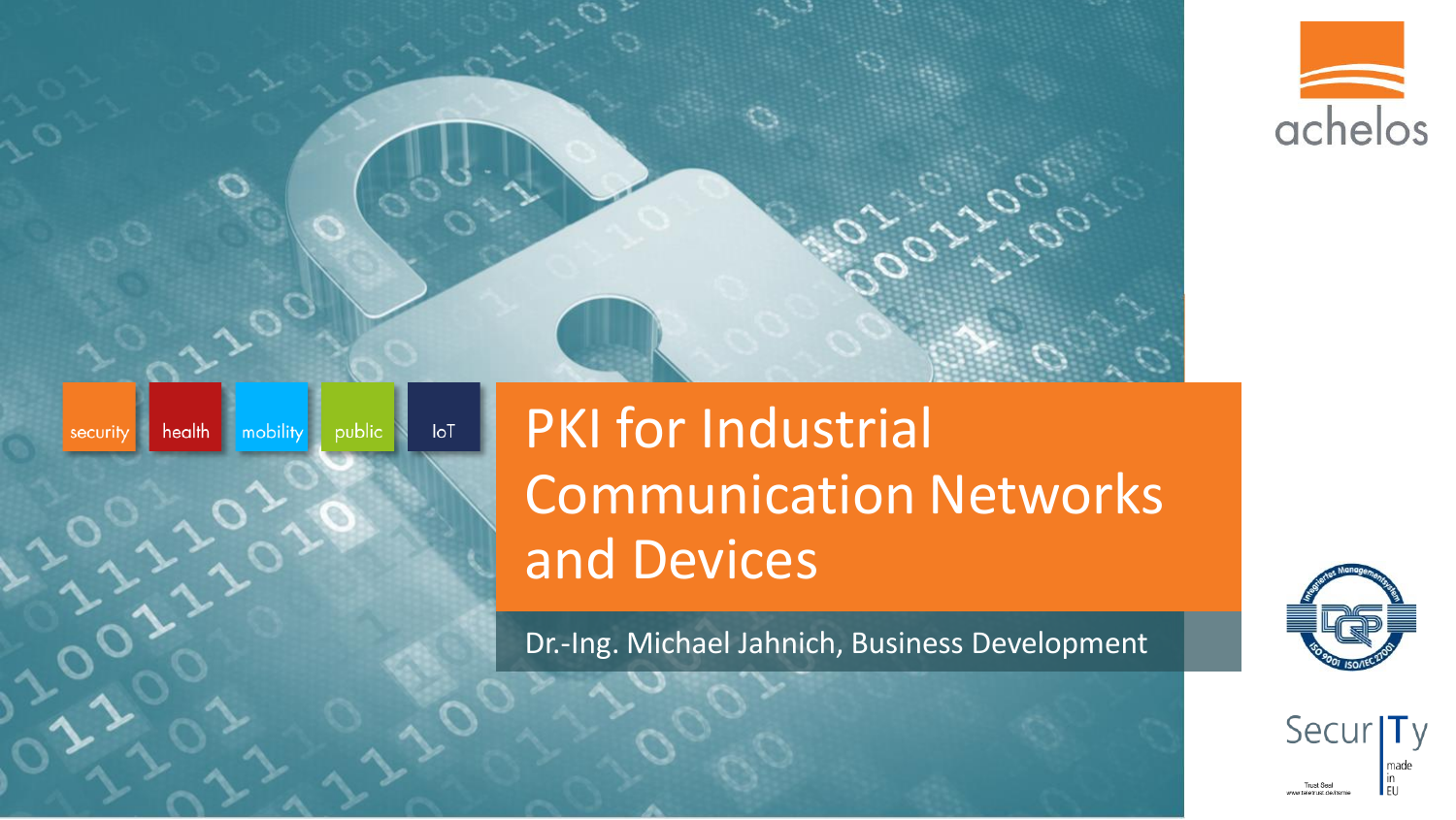## Security for connected solutions in industry and traffic



**Public key infrastructures** forms the basis of interconnected devices, machines and systems, whether in **manufacturing** to improve digitalization of processes (industry 4.0) or in the development of future **connected transport and traffic solutions**.

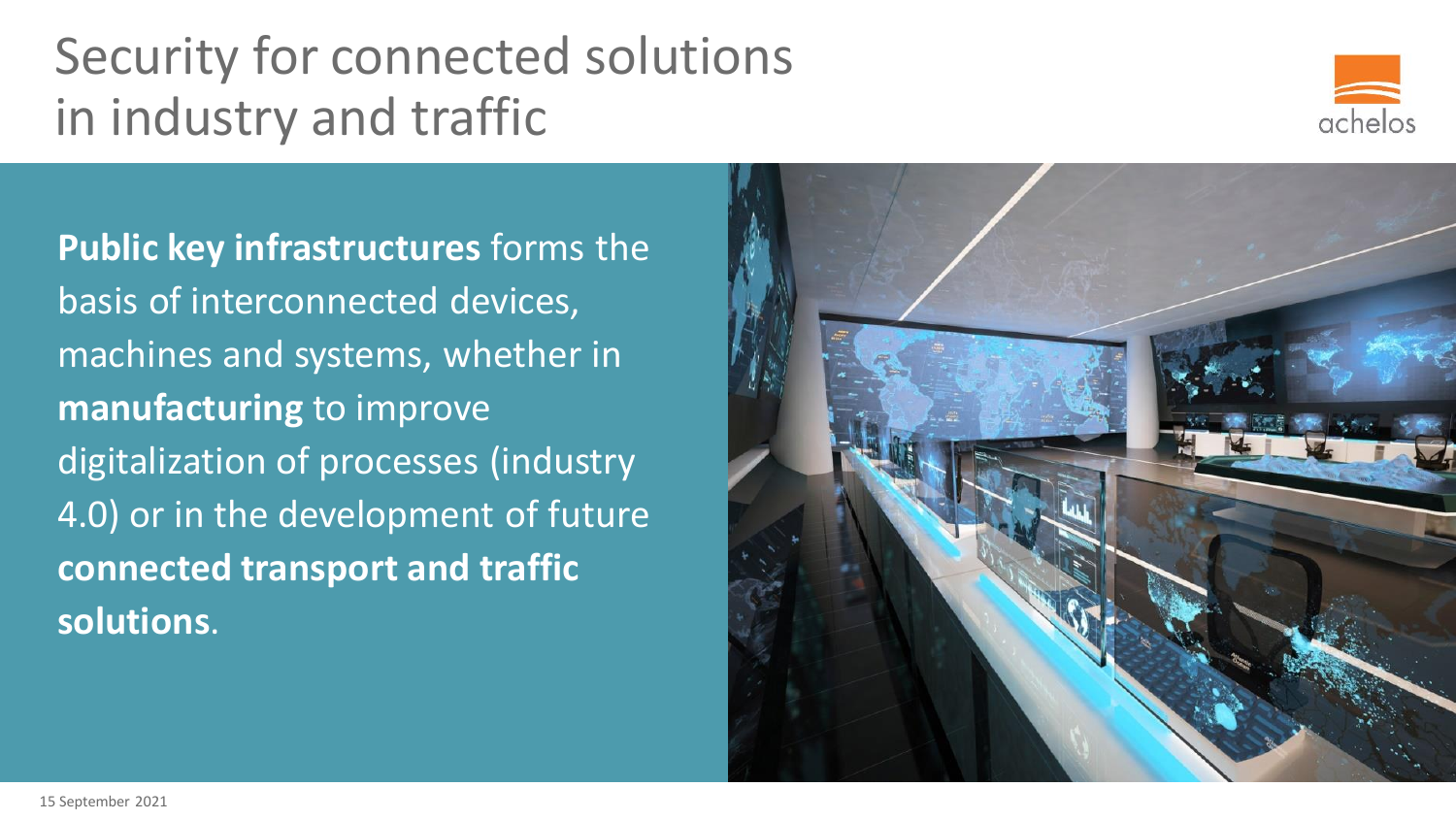

- a. Industrial Control Systems and Communication Networks
- b. ICS Use Cases
- c. ICS standards and PKI
- d. Best practices for industrial PKI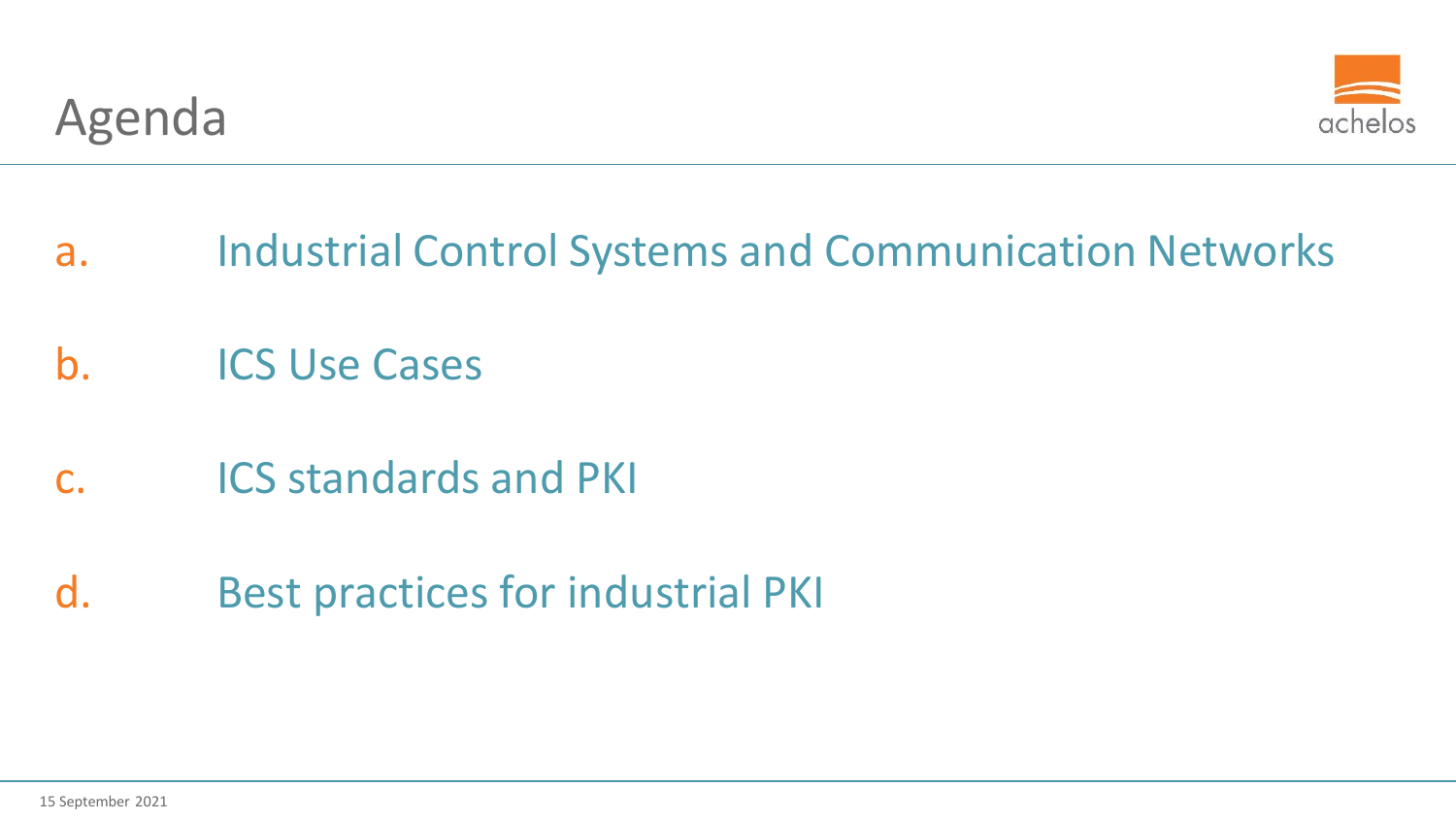

#### ICS - Definitions

#### Industrial Control Systems (ICS, also IACS)

- Collection of personnel, hardware, and software that can affect or influence the safe, secure, and reliable operation of an industrial process (IEC 62443)
- **E** Interconnected systems and applications
- **Equipment used in** 
	- **■** manufacturing and processing plants
	- **■** Distributed operations such as utilities
	- **EXP** transportation networks, automated or remotely controlled
	- **E** building environmental control
- **E** Includes Supervisory Control and Data Acquisition systems (SCADA)



Sensors, actuators, routers, machines, industrial robots …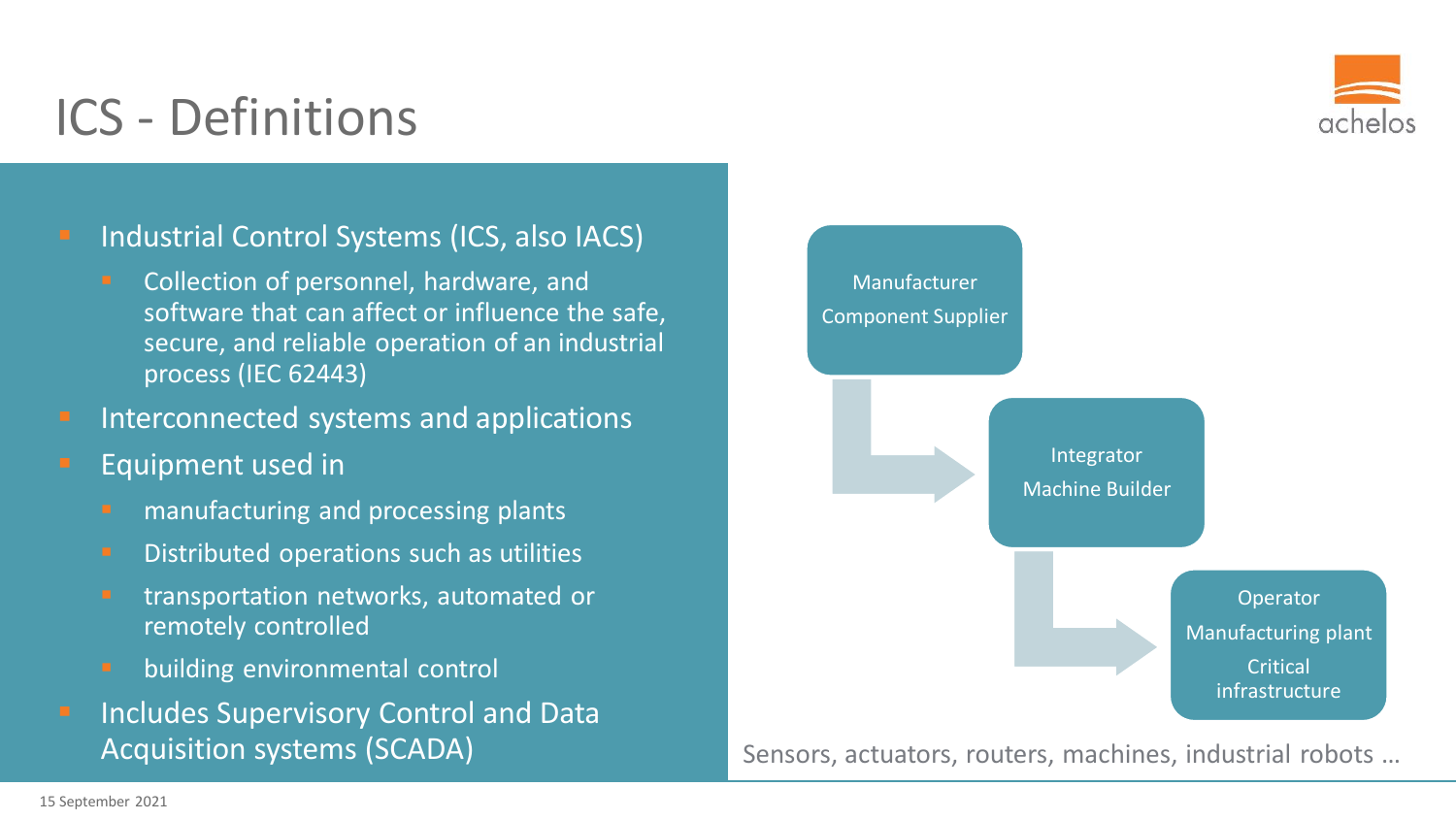#### Threats associated with ICS

- **P** Denial of service
- **E** Breach of trade secrets
- Shortage of supply
- **Environmental damage**
- **E** Damage/loss of life
- **E** Loss of production
- **Regulatory violations**
- Image damage

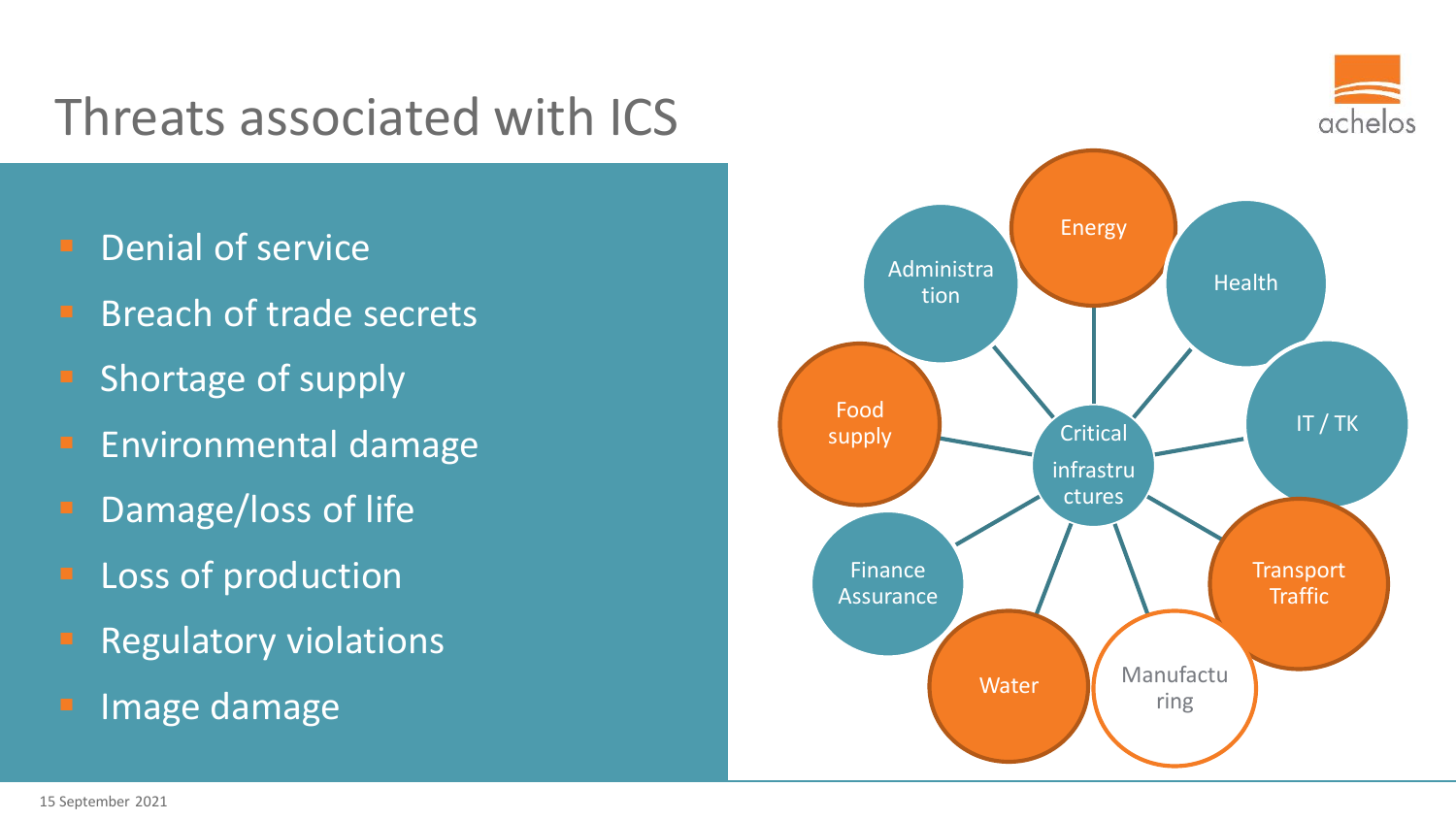

#### **Today -> Future**

- Fully interconnected systems across locations and companies
- Public/private cloud services for ICS
- **Operator models/Admin Asset Shells**
- Remote OTA Software-Update
- **E** Remote Device Management
- Less non-critical infrastructure
- **Exercise 2 Crypto agility and PQC**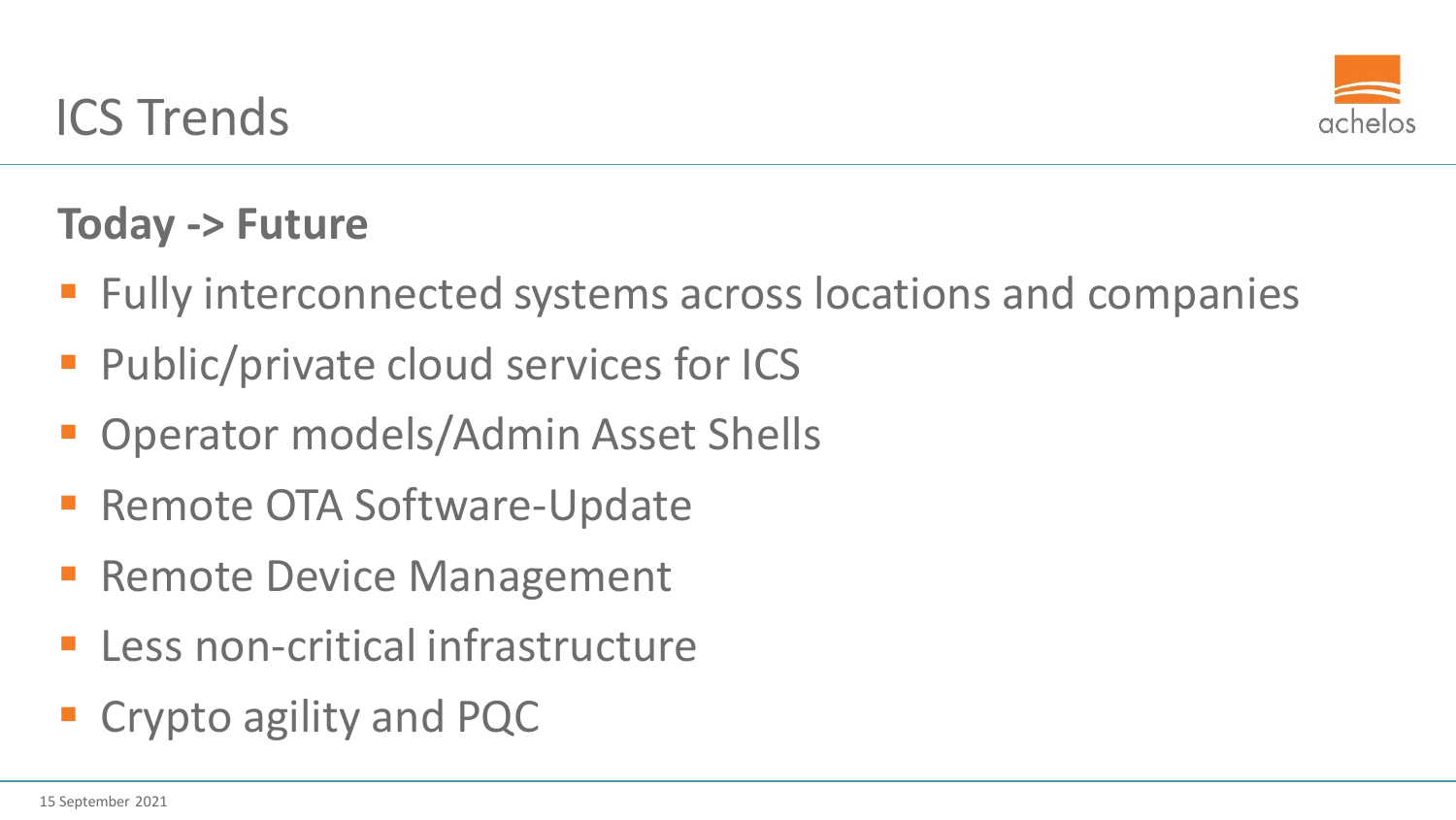#### Secure Device Identity

- Device life cycle = cert life-cycle
- Certificate-based authentication, identification
- Automated key- and certificate generation
- **E** IEEE 802.1AR: Initial Device ID in the manufacturer's production area
- Lightweight CMP profile for IoT



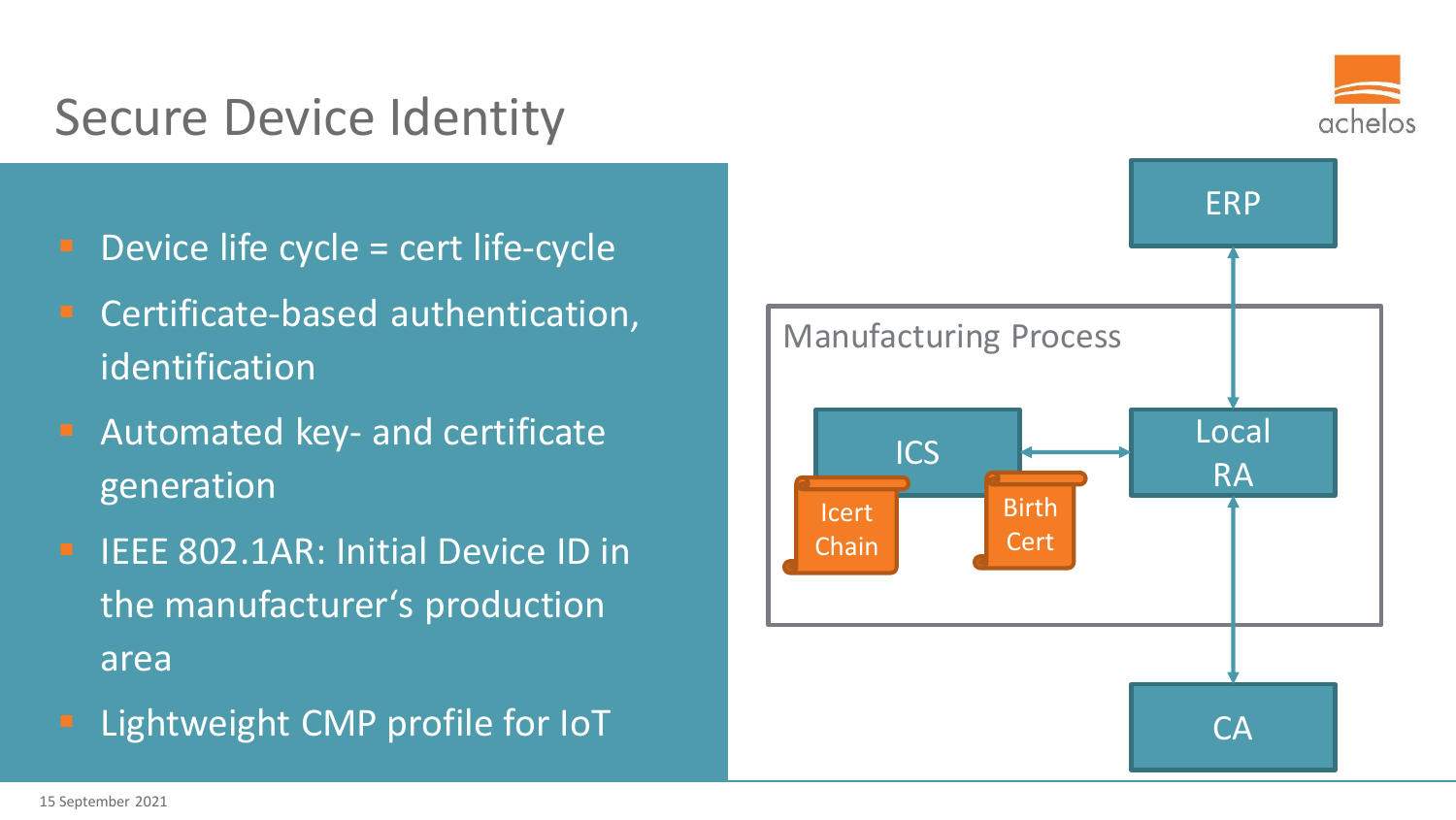#### Secure Update Management



- Signed firmware-updates
- **Pediate 1 Protection against malware and** software modifications
- Verification of the software's authenticity before performing the update
- **E** Authorization
	- Activation of functionality/features
	- Acceptance of 3rd party software

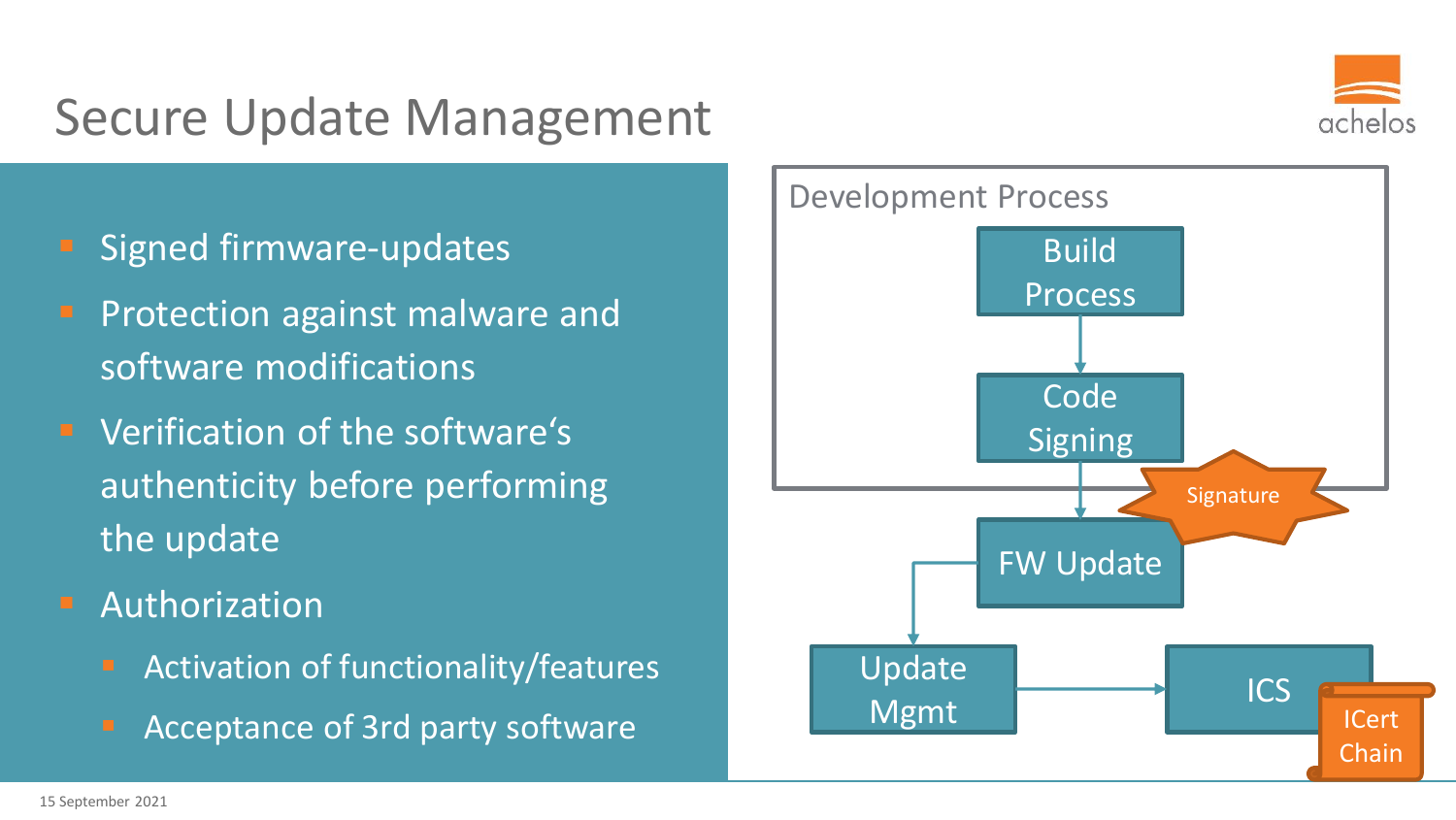#### Secure Device Booting

- Verification of firmware's authenticity before system startup
- **E** Integrity of code in ICS components used in critical infrastructures
- Secure key and certificate management

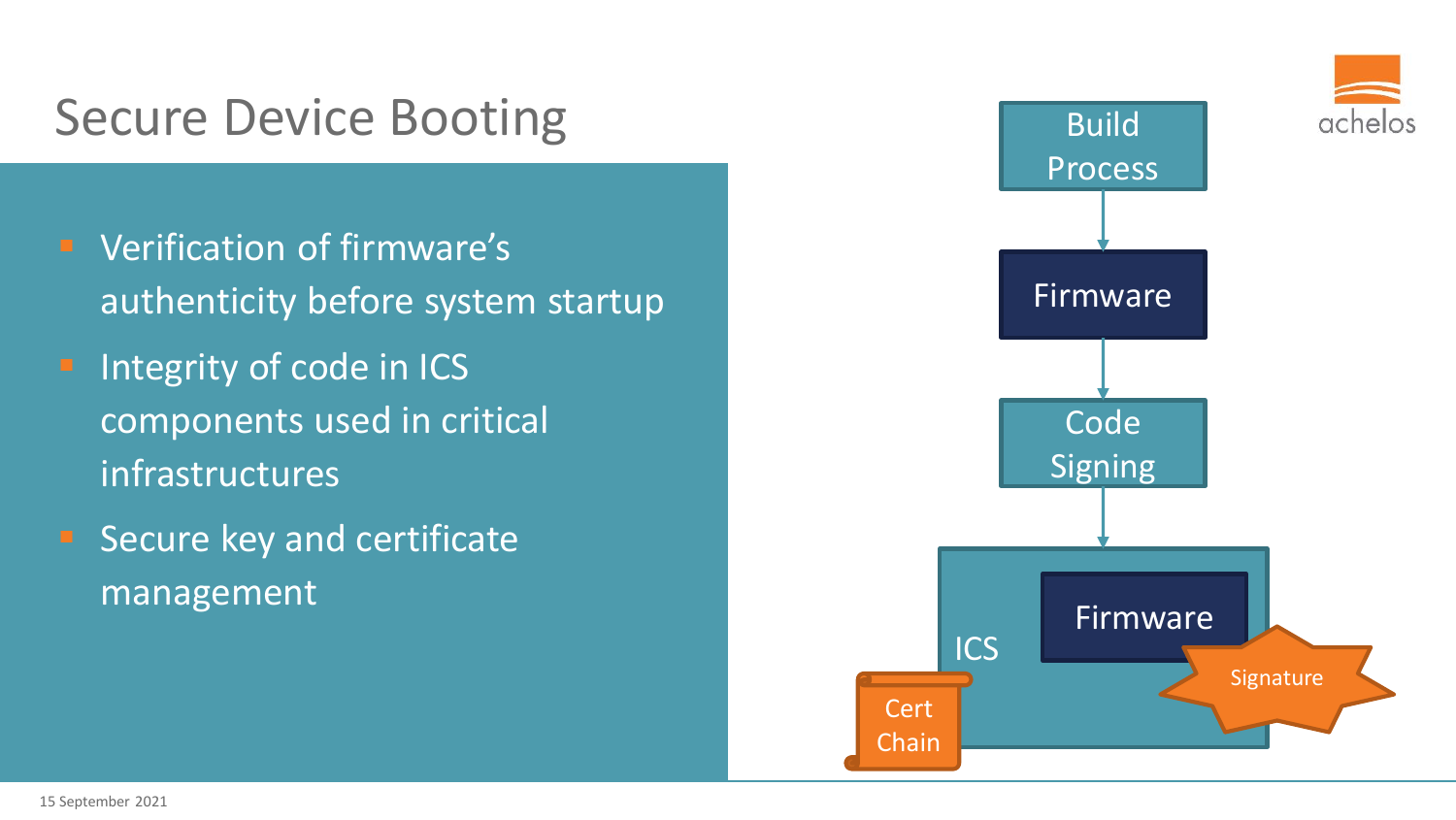### Secure Device Commissioning



- Secured change of ownership and responsibility
- **E** Operator creates locally significiant Device ID after authentication (mutual)
- **E** IEEE 802.1AR: Locally significant Device ID for authentication in the operative environment
- No common root of trust
- Zero touch -> BRSKI

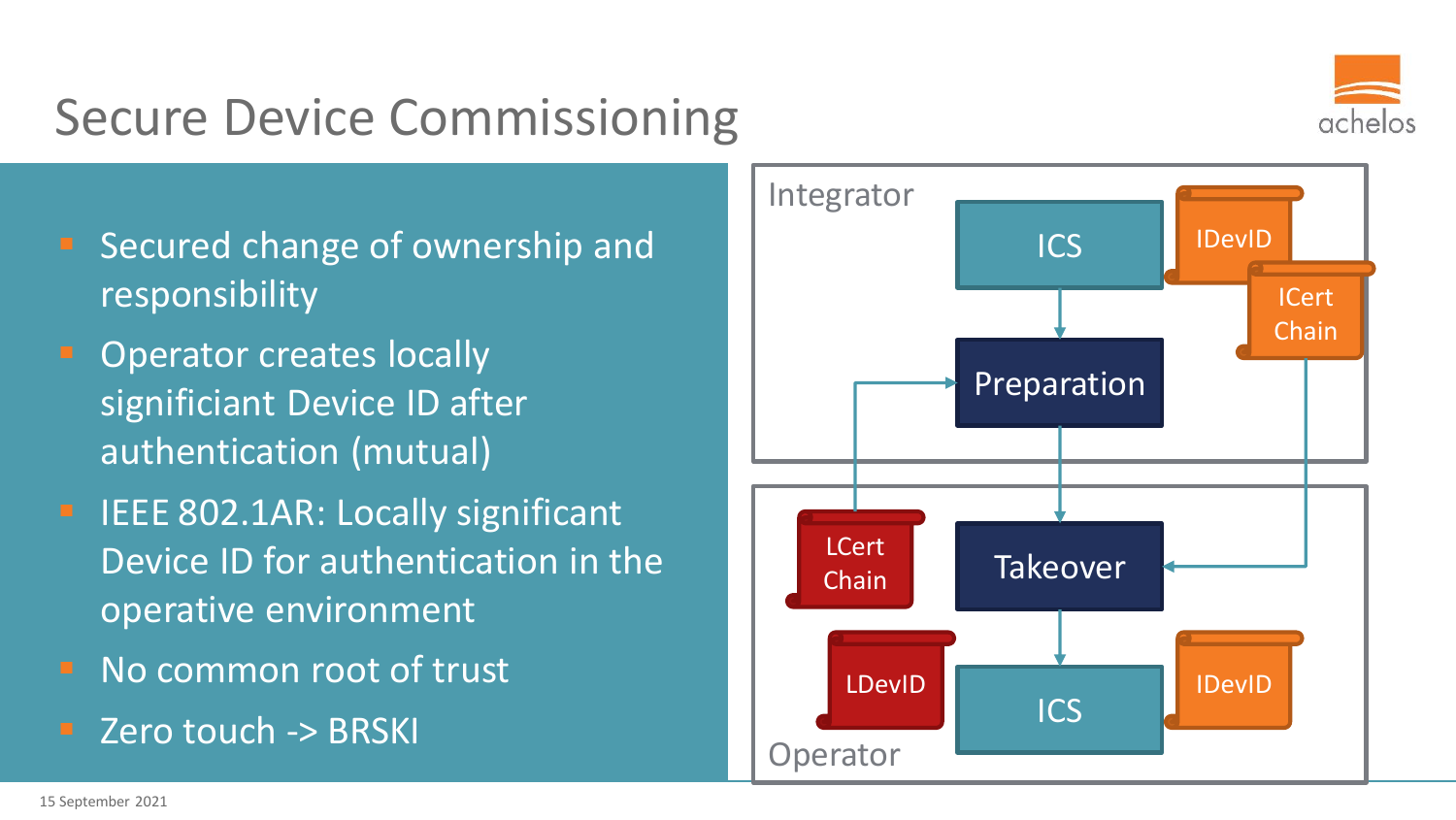### ICS Standards and PKI: IEEE 802.1AR



Based on asymmetric cryptography

- RSA-2048/SHA-256
- ECDSA P-256/SHA-256
- ECDSA P-384/SHA-384
- **E** Defines DevID Trust Model
- Manufacturer shall publish CP / CPS and trust anchor for each IDevID
- No requirement for a "global trust" anchor"
- No requirements on PKI operations



#### grey is optional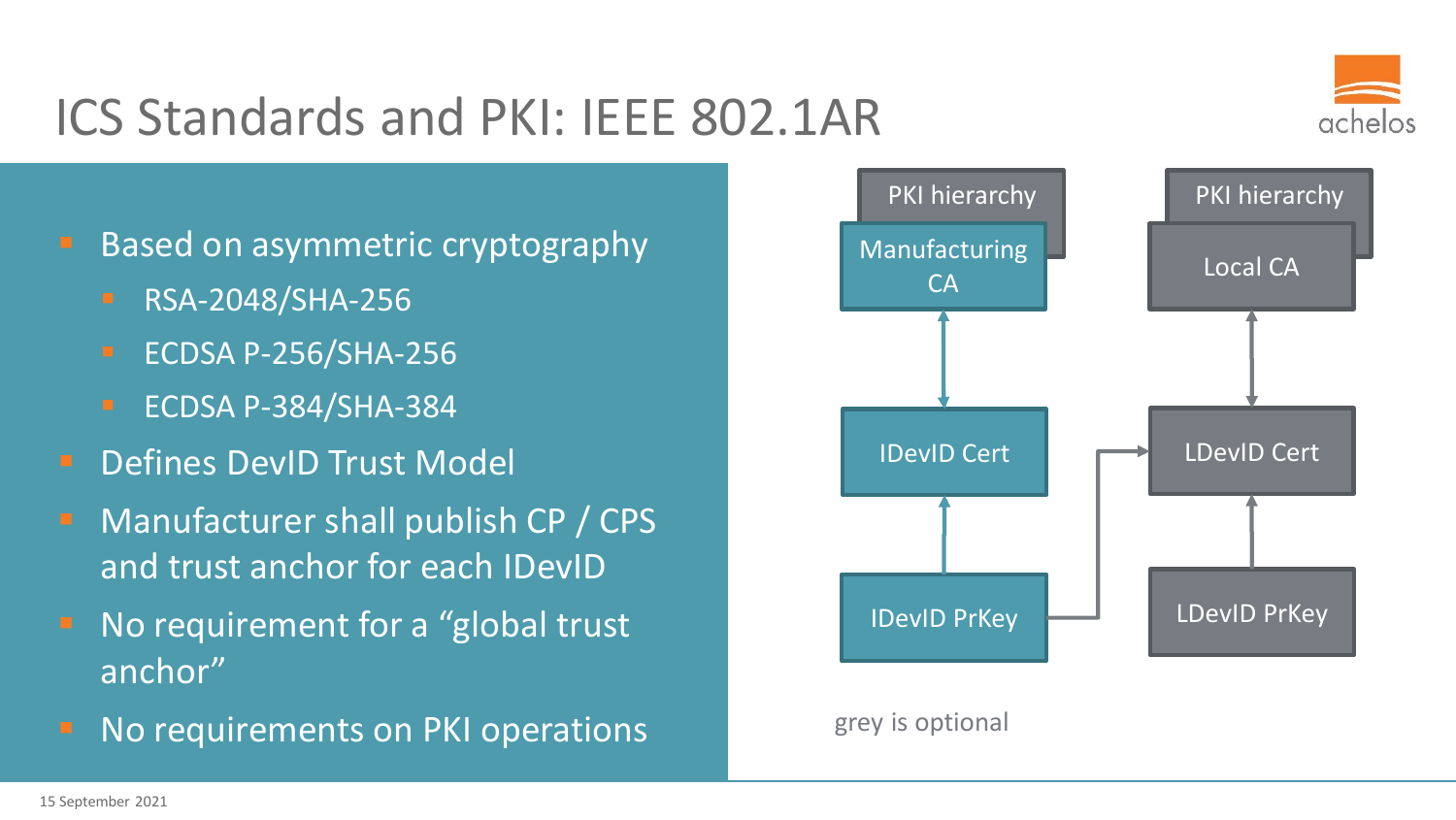

- **E** Lightweight CMP profile (draft)
- **E** Recommends proper processes for issuance, management, verification, revocation, and audit for authorized devices, users and processes.
- Recommends PKI operation according to commonly accepted best practices is also required in IEC 62443-3-3 for security level 2 up to security level 4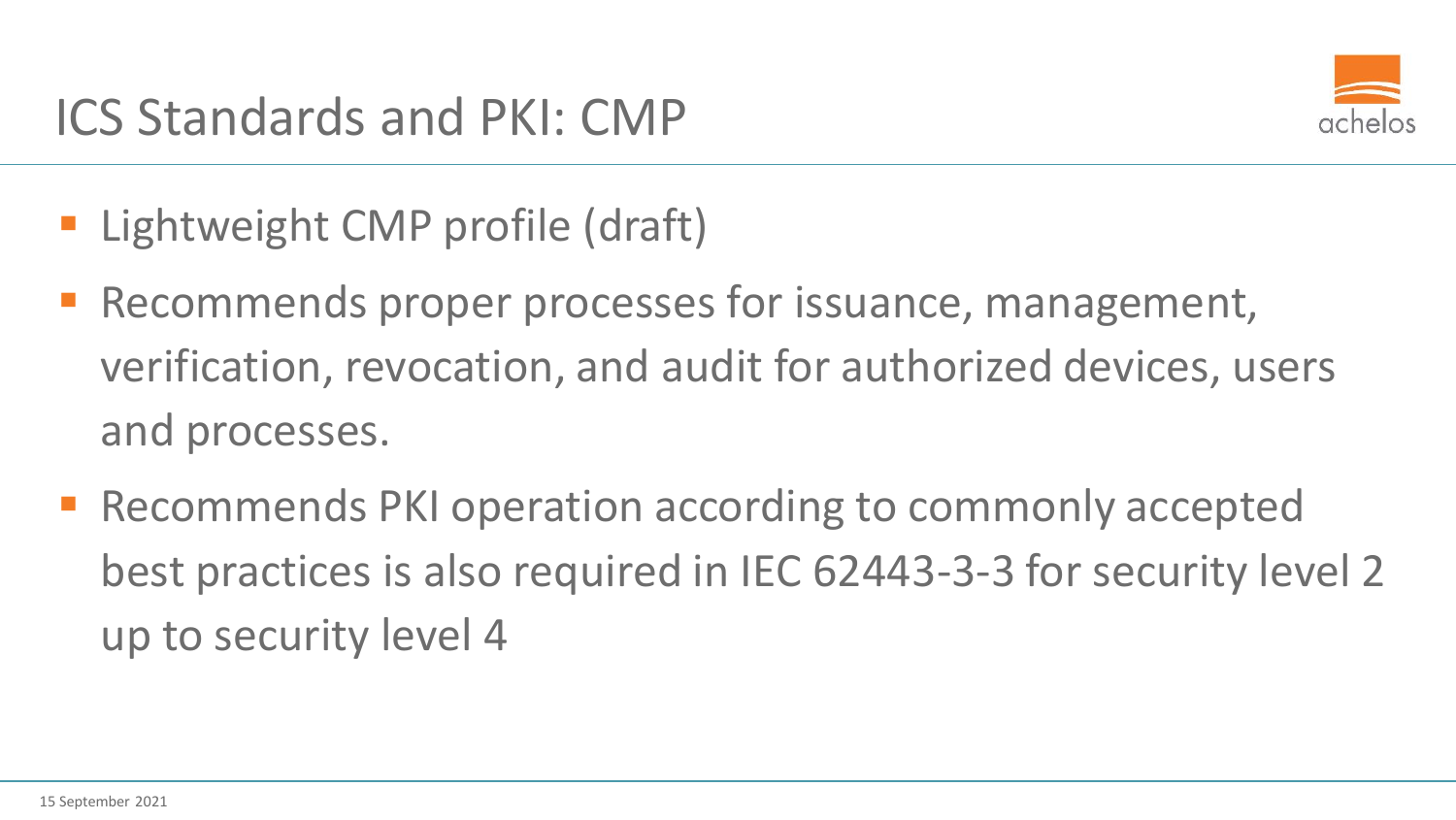

- **THE cybersecurity standard for ICS systems**
- Risk-based approach to manage security risks
- **EX ICS operators: Cyber Security Management System**
- ICS integrators: Security requirements and techniques for systems
- ICS manufacturers: SDL and security requirements for products

#### ■ IEC provides conformity assessment and certification of ICS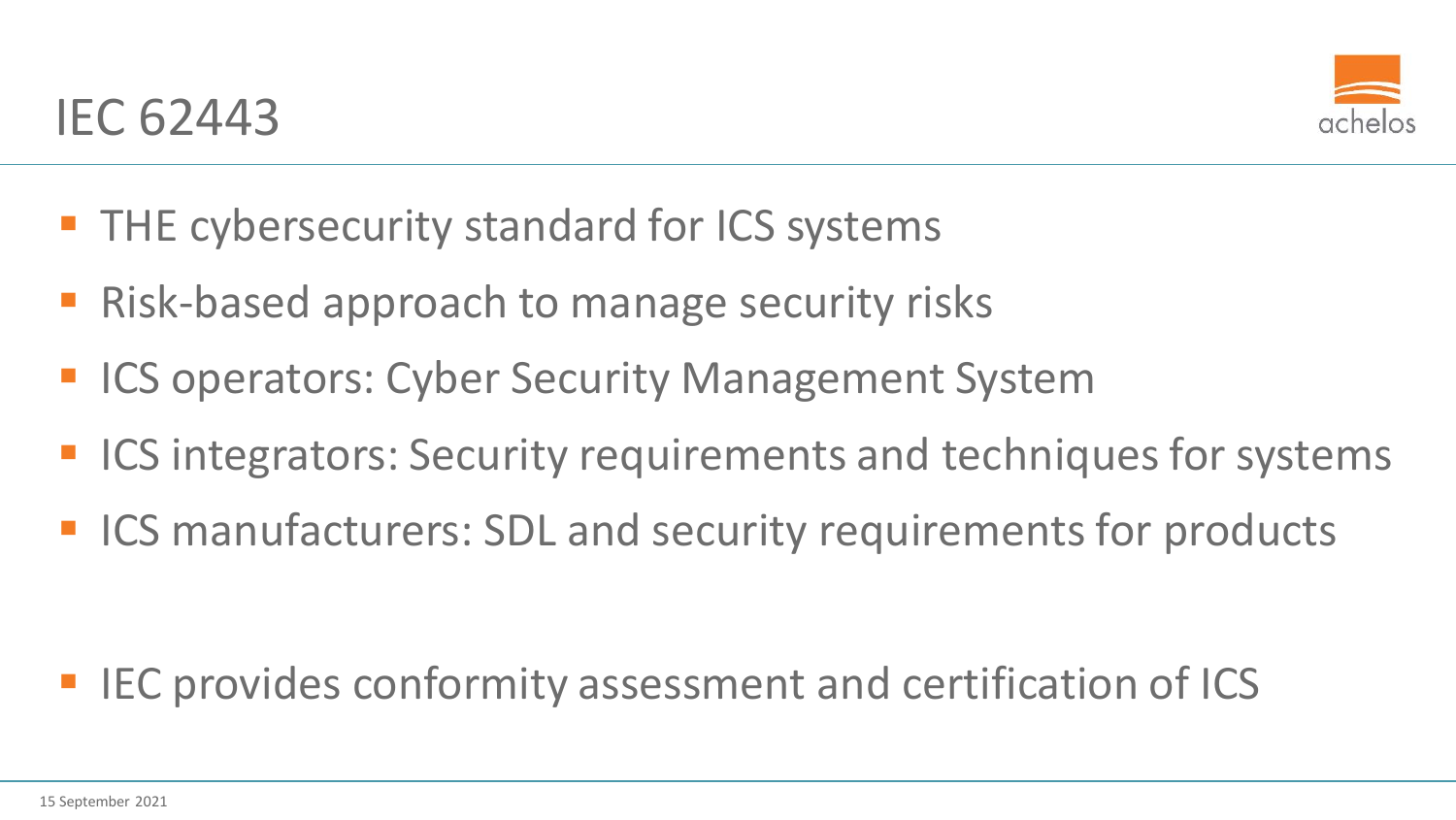

- Associated with each security requirement for systems/products
- **Requirement enhancements for higher SL**

| Security levels | Means                                           | <b>Resources</b> | <b>Motivation</b> | Skills <sup>1</sup> |
|-----------------|-------------------------------------------------|------------------|-------------------|---------------------|
| $SL-1$          | eavesdropping or exposure, casual or accidental |                  |                   |                     |
| $SL-2$          | simple                                          | limited          | low               | generic             |
| $SL-3$          | sophisticated moderate                          |                  | moderate          | <b>ICS specific</b> |
| $SL-4$          | sophisticated                                   | extensive        | high              | <b>ICS specific</b> |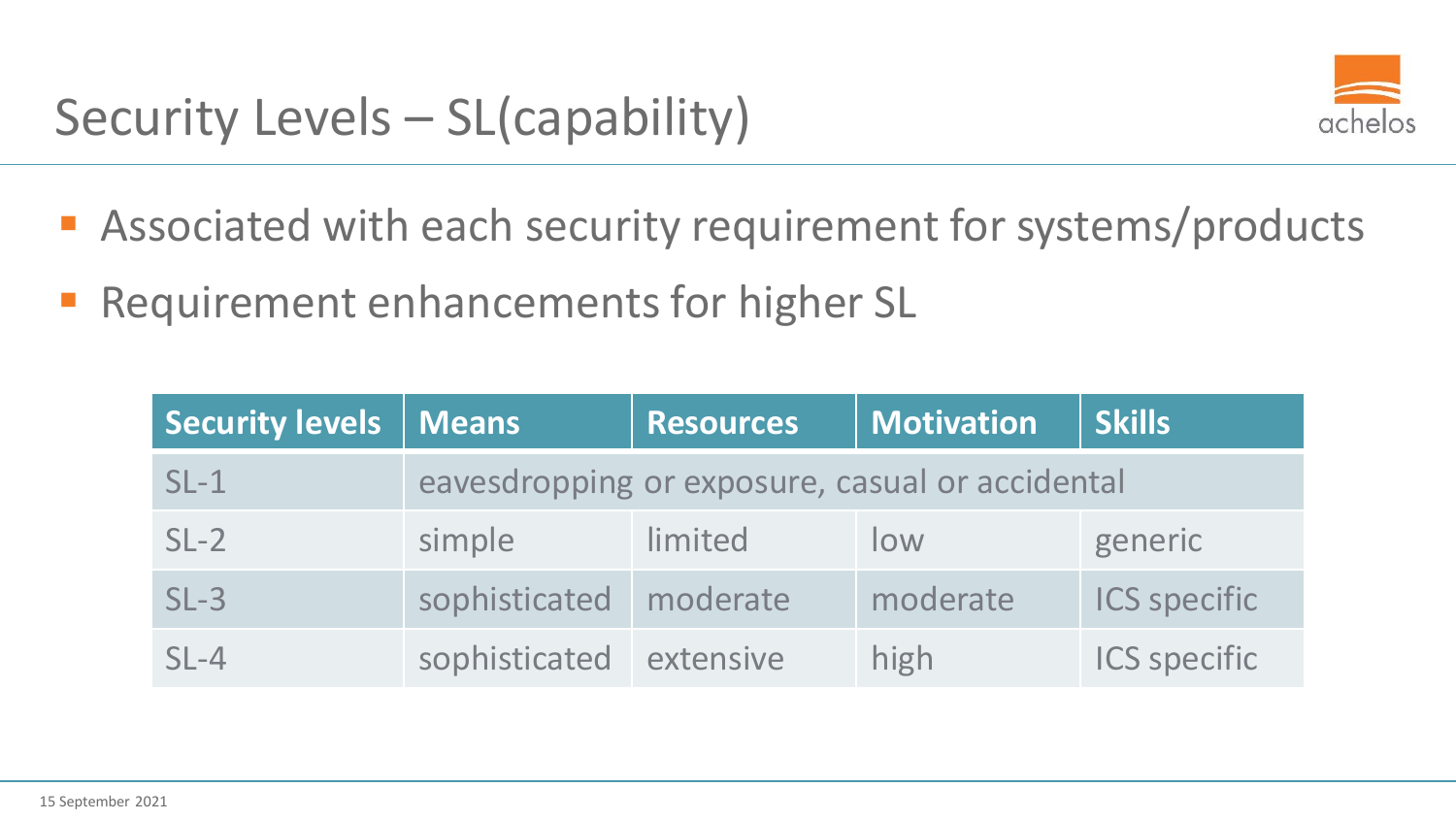

- $\blacksquare$  SR 1.8 PKI Certificates
	- ...Capability to operate a PKI according to commonly accepted best practices or obtain certificates from existing PKI"
	- Certificate Policy based on risk assessment based on RFC 3647
	- Security Level 2 to 4
- **EX 1.9 Strength of public-key authentication**
- SR 1.9 RE Hardware security for public key authentication
	- Security levels 3 and 4
- SR 4.3 Use of cryptography according to commonly accepted industry practices and recommendations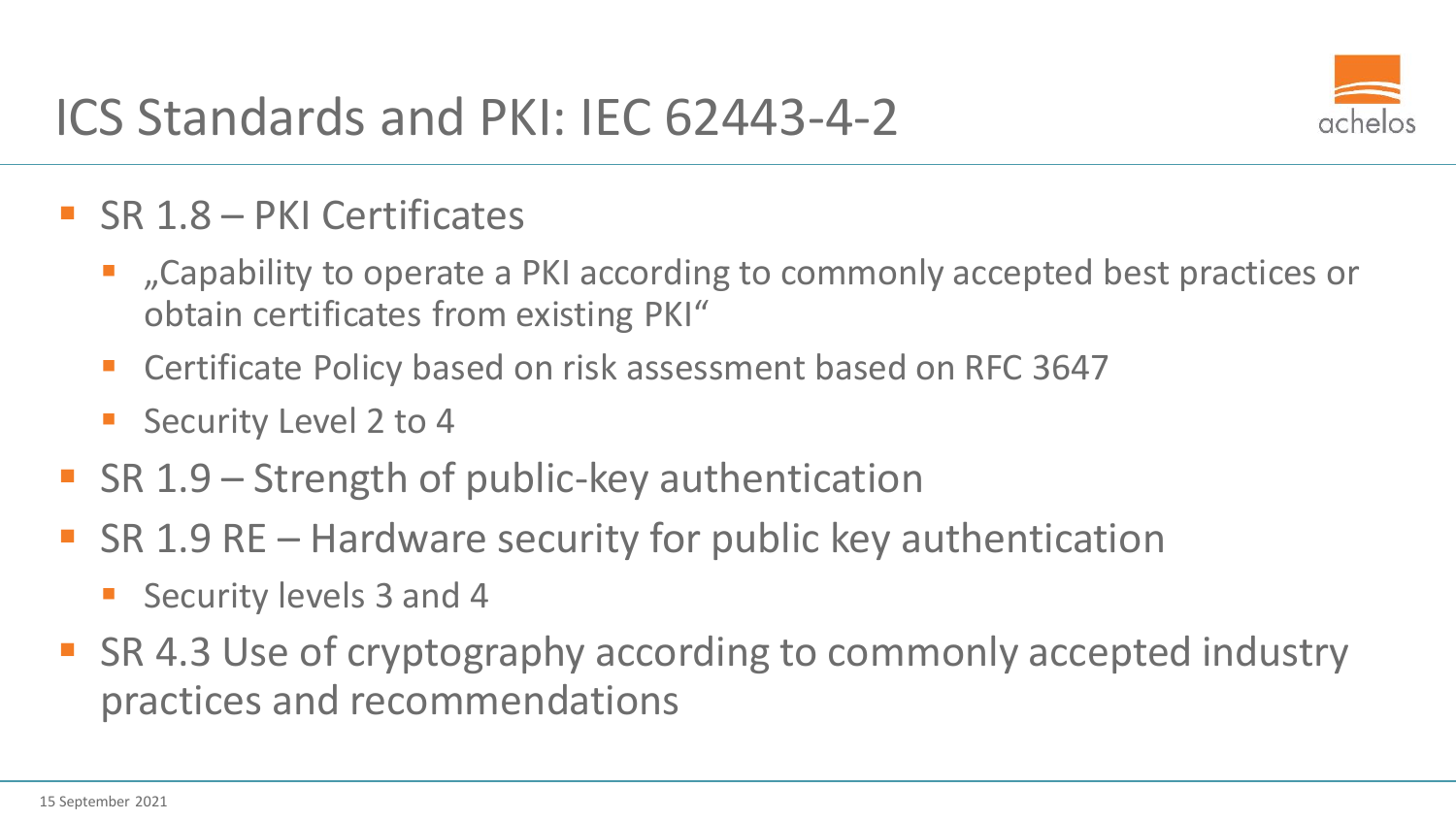

#### What are PKI best practices in the Industrial Sector?

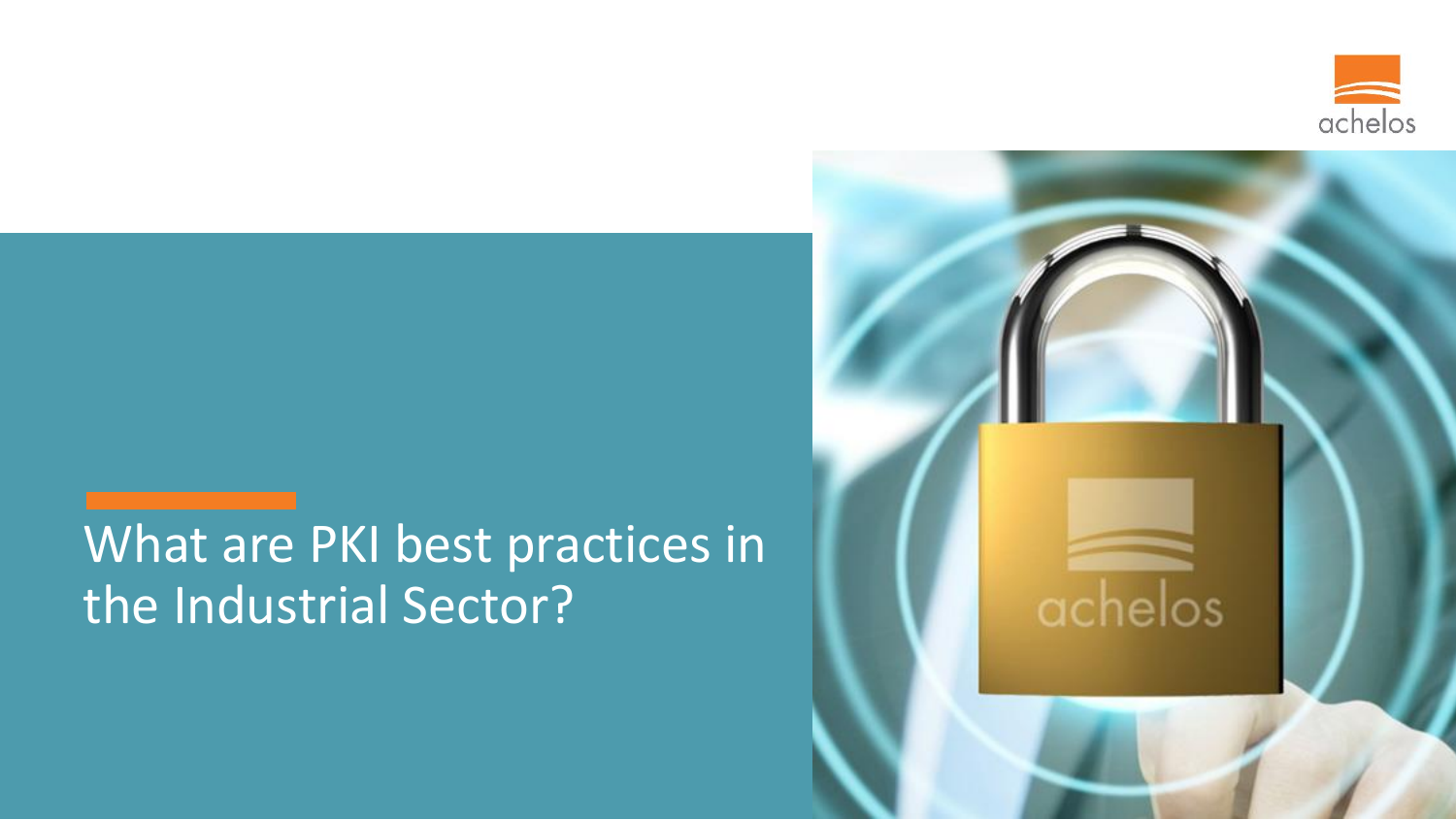

### Industrial PKI best practices – planning 1

- Objective: lay foundation of secure industrial PKI operations
- **PKI solution architecture** 
	- Use cases  $-$  current and future
	- **E** IT infrastructure
	- **System interfaces**
	- Operational, adminstrative, physical measures and processes
	- **Implementation and operational** costs

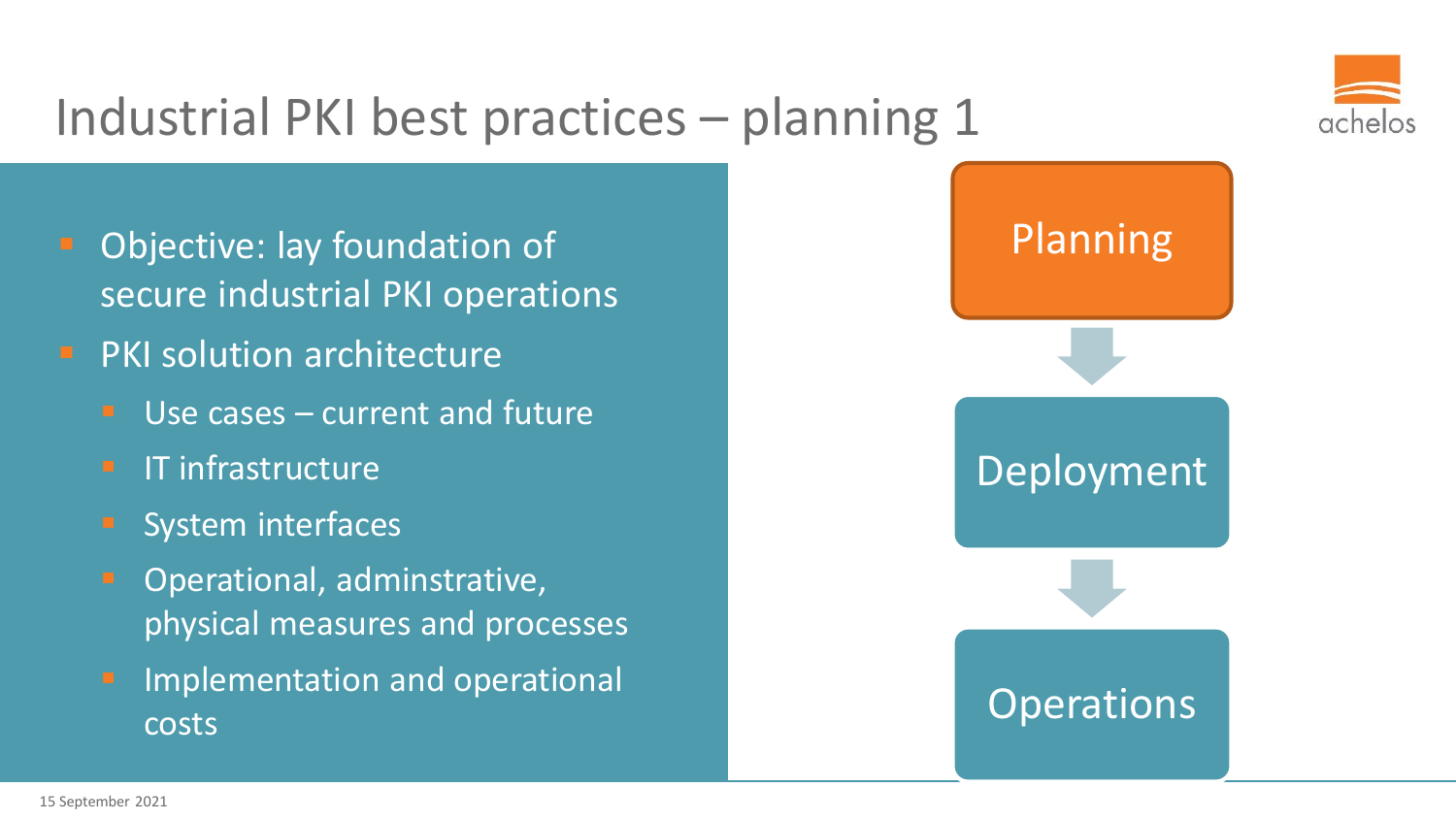

### Industrial PKI best practices – planning 2

- **E** Risk Assessment for each use case
- **Certificate Policy**
- Certification Practice Statement

- Implementation options
	- **•** Public or private PKI
	- On-premise or cloud services
	- **E** Managed services

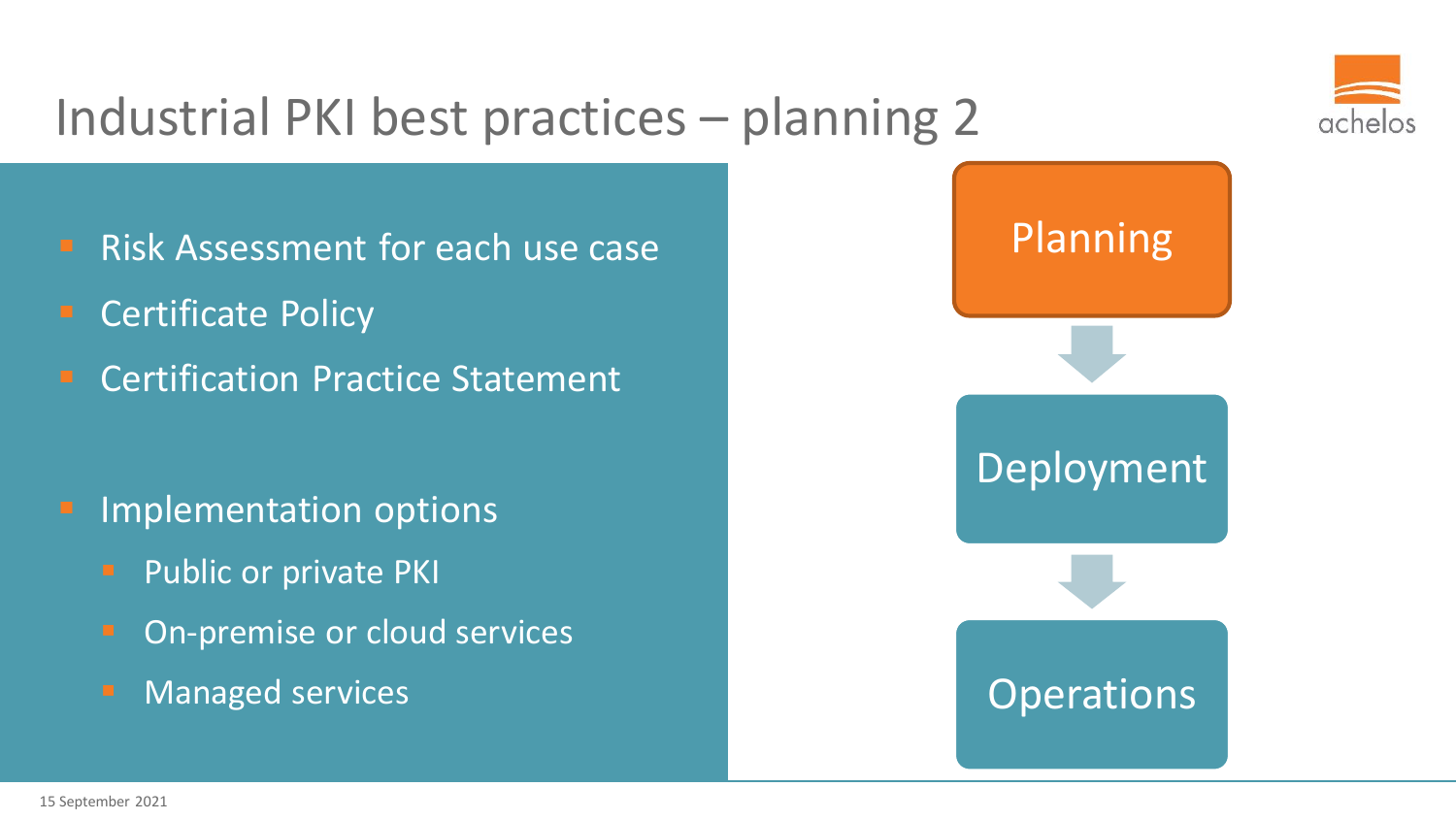

#### Industrial PKI best practices – deployment

Integration into existing IT

- Build process
- **Manufacturing process**
- Integration and acceptance testing
- Integration into ISMS / CSMS
- Internal/external audit/evaluation
- Enable people to operate PKI
- Document operational processes

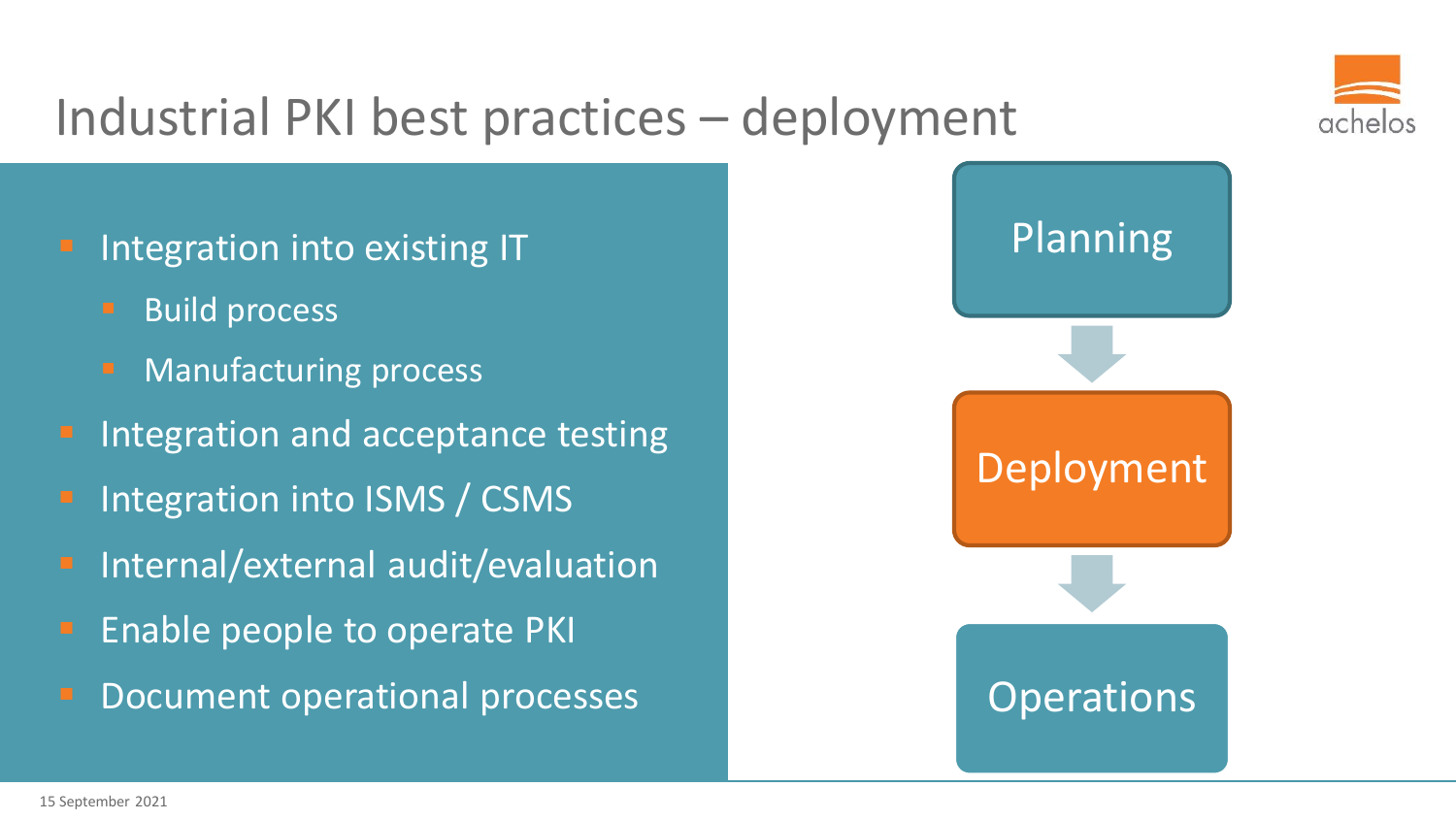

#### Industrial PKI best practices – operations